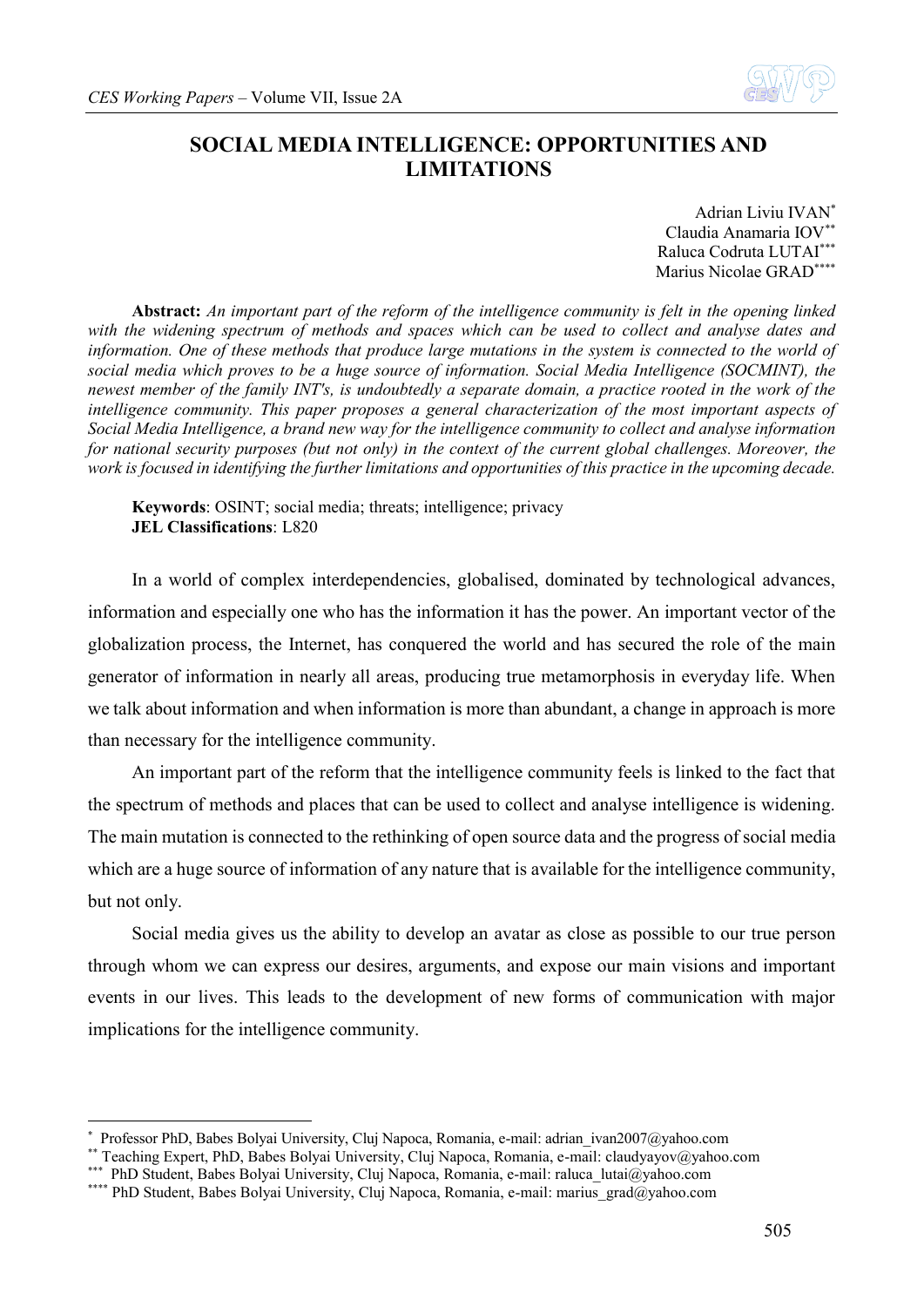#### Adrian Liviu IVAN, Claudia Anamaria IOV, Raluca Codruta LUTAI and Marius Nicolae GRAD

When the society is developing new forms of communication, such as social media, public institutions, including the intelligence community must be responsible enough to react and adapt to the new trends. Based on these aspects, in the following we propose to characterise in general the most important aspects of Social Media Intelligence (SOCMINT), a method to collect and analyse intelligence that concerns national security purposes (but not only) by exploiting the social media environment, focusing on the advantages and disadvantages of this form of intelligence.

SOCMINT is an original, complex and interdisciplinary concept and quite recent to enjoy of a clear and generally accepted definition by all professionals in the field.

Social Media Intelligence (SOCMINT) represents, in the view of most experts, the process of identification, validation, collection and analysing data and information from social media using intrusive and non-intrusive methods, with the aim of developing products for national security (Norton-Taylor, 2015). Like any other form of intelligence SOCMINTs purpose is to be able to reduce the "unknown" that comes within any decision making equation.

Using SOCMINT as part of the business intelligence community brings many opportunities and challenges translated by a number of advantages and disadvantages arising from the nature of this INT.

Operating on the principle of legality and proportionality, by using SOCMINT', intelligence communities are able to monitor communities in proximity and capable to influence policy-makers and the beneficiaries of the intelligence process by choosing the optimal decision.

Through SOCMINT, the intelligence community can determine some behavioural patterns that can apply for certain groups or certain individuals or can know better and in detail certain groups. In times of crisis, SOCMINT is a source of real time information and an important element in their management. Also in this direction, SOCMINT can be used for intelligence to create more resilience regarding events or issues that may contribute to the disruption of the safety and secure environment, can predict and monitor the processes of radicalisation and violent behaviour, can contribute to the understanding of phenomena and is able to predict future trends.

Through instant updates offered by social networks, SOCMINT manages to be a form of realtime intelligence. Intelligence analysts are able to collect real-time information related to ongoing events, either ordinary or state of crisis events. Technology now allows each person holding a smartphone to become a journalist and an information provider. The London Riots form 2011 and the Arab Spring are edifying in this direction. These events have demonstrated the ability of social media to gather information in real time to facilitate and prioritise actions that are to be taken in order to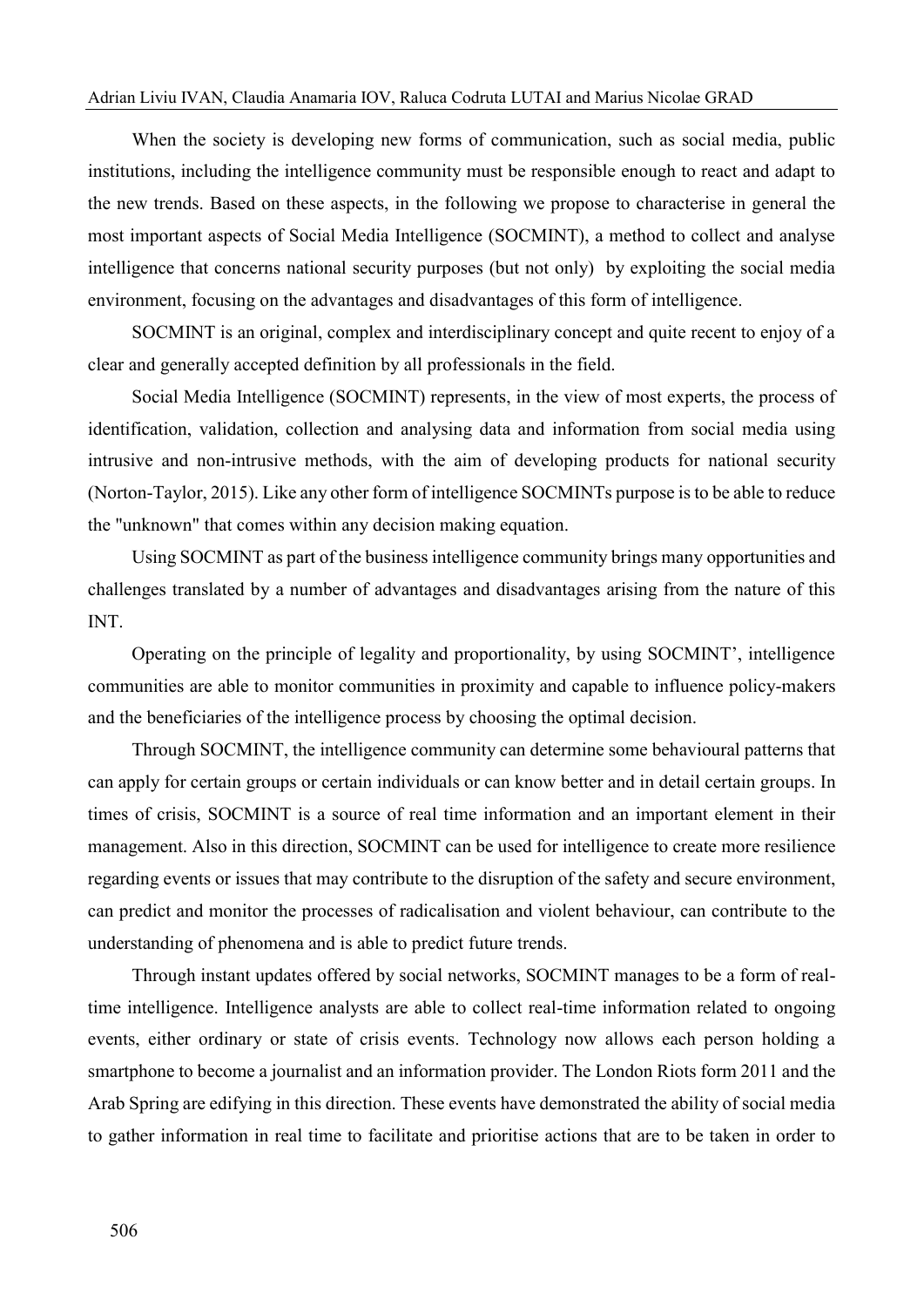manage crisis. These events have demonstrated the ability of social media to gather information in real time and to facilitate and prioritise actions that are to be taken in crisis management.

Another advantage of Social Media Intelligence is that it uses and provides a large amount of data and information that can be accessed, stored or disseminated relatively easy (Omand *et al.*, 2012, p. 34). This advantage can be easily turned into a disadvantage while the abundance of information may put the analyst on difficulty. Often, the analysts may find themselves unable to transform large quantities of information from social media into useful and quality products for national security.

As products obtained through Open Source Intelligence the products obtain through SOCMINT involves relatively low costs. Unlike other forms of intelligence, like HUMINT, intelligence collected from social media is not life threatening for the officer, but can cause problems related to freedom and fundamental rights, matters related to privacy issues or other individual freedoms. Most of the data and information collected by SOCMINT are recent. This advantage can be easily deconstructed by the surprising dynamics of the online environment and the speed of information flow that goes through this space.

The enormous possibilities offered by social media brings many advantages, as the ability of the analyst to achieve a multi-source analysis which will be useful both in the collection and verification of information. Data and information that intelligence communities get to collect through SOCMINT can represent the starting point for planning other intelligence cycles that are involving other forms of information gathering.

In addition to these advantages, using Social Media Intelligence brings a number of disadvantages and challenges. The large amount of information provided by online sources can lead to serious over-loading and sampling errors that can affect the entire intelligence cycle. Given that a typical day activity on a social network like Facebook website translates into 4 billion data and information spread and 250 million new photos, to an analyst or an intelligence officer, a certain data or piece of information becomes a needle in a huge haystack. This situation was clearly stated by a British official that once said that this situation "is like searching the British Library for a page in a book without an index to refer to" (Omand *et al.*, 2012, p.25). All this great amount of information can produce major errors. Not only is it hard to get to the information you seek, but it is particularly important not to get lost along the way. If the officer gets lost in the sea of information he can formulate an erroneous position, flawed by other information that is not conclusive to the situation.

Beyond all this, the greatest challenge that requires the use of Social Media Intelligence is linked to matters of confidentiality and consent and the identification of the boundary between what is public and what is private. Given that the postmodern man disclosure of personal information is an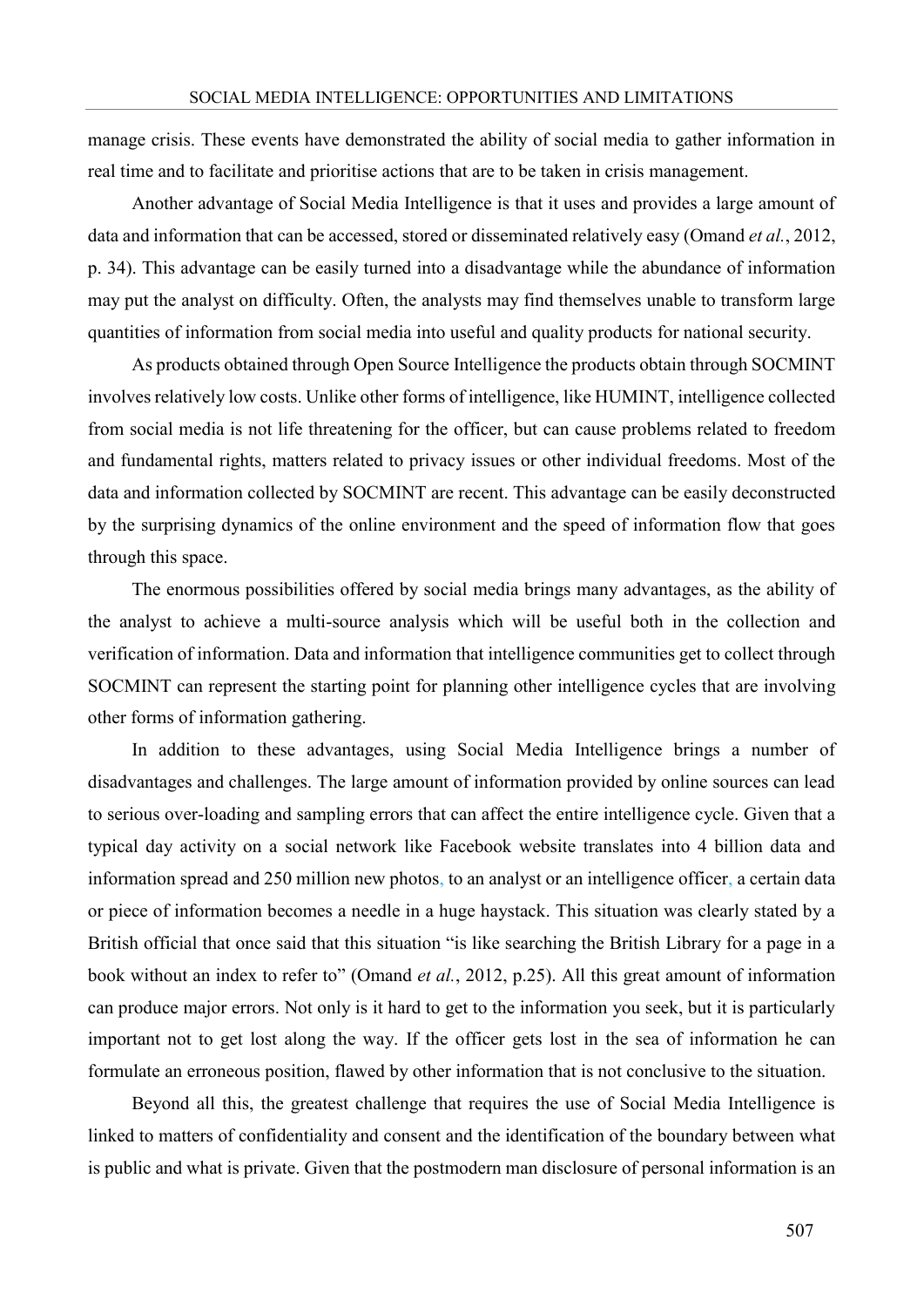important part of his life, establishing a line of demarcation is a difficult thing to achieve. According to a study made by the Global Institute, 30 billion personal information is spread each month on Facebook (Omand *et al.*, 2012, p. 27). This information can be used by intelligence communities or third parties like companies of terrorist groups. In these conditions, the concept of privacy in the online environment has been metamorphosed.

SOCMINT big problem occurs when someone enters in the private space of others, when the intelligence officer uses intrusive methods to collect data and information. Therefore, it is more than important for the legislation to be adapted to such contexts. Currently, no state has succeeded in formulating the legal framework covering and resolving these issues and this can be because SOCMINT is a recent concept and a recent process. Coming from the desire to resolve this inefficiency, David Omand and his team made a series of six principles to be taken into account when it comes to intrusive SOCMINT<sup>1</sup>.

The first principle is that an analyst that collects information must have a solid and a legitimate reason for resorting to intrusive actions that violate some privacy issues. The most powerful reasons that can be raised are: the national security interest and the prevention of phenomena that are infringing upon national security grounds involving the preservation of public order and safety. A second principle (2) is linked to integrity plea: each taken action must be justified in each stage of the cycle of intelligence. (3) The reasons for resorting to such methods must meet the principle of proportionality and necessity. That means that the damage caused by intrusion shall not exceed the damage caused by the threat. The intrusion must always be minimal and efficient. Principle four (4) discusses the establishment of a legitimate authority that can validate ethical and responsible any activity that disturbs the individual's privacy and confidentiality of online sphere. (5) The use of this form of intelligence must be the last resort and (6) the result of this intrusive process has to be largely positive. (Omand and Bartlet, 2012, pp. 44-48).

Errors that may arise from misuse of intrusive SOCMINT may endanger the safety and security of individuals and cause great damage to the image of the intelligence services, which will have to explain to the increasingly concerned about their online privacy<sup>2</sup>, public opinion andthe violation of individual rights and freedoms. Even if Mark Zuckerberg, the Facebook creator once appreciated that *privacy is no longer a social norm* (Omand *et al.*, 2012, p. 19), the intelligence services should use

<u>.</u>

<sup>&</sup>lt;sup>1</sup> In terms of classification, literature records two major forms of Social Media Intelligence: a. Open the SOCMINT, SOCMINT obtained through non-intrusive means and methods and b. Surveillance SOCMINT, SOCMINT obtained by the means and methods that are intrusive and governed by a legal framework.

<sup>&</sup>lt;sup>2</sup> We refer here to recent scandals related to the leaking information produced by Edward Snowen and NSA issue that troubled the American intelligence community and increased reluctance of American public opinionm and not only.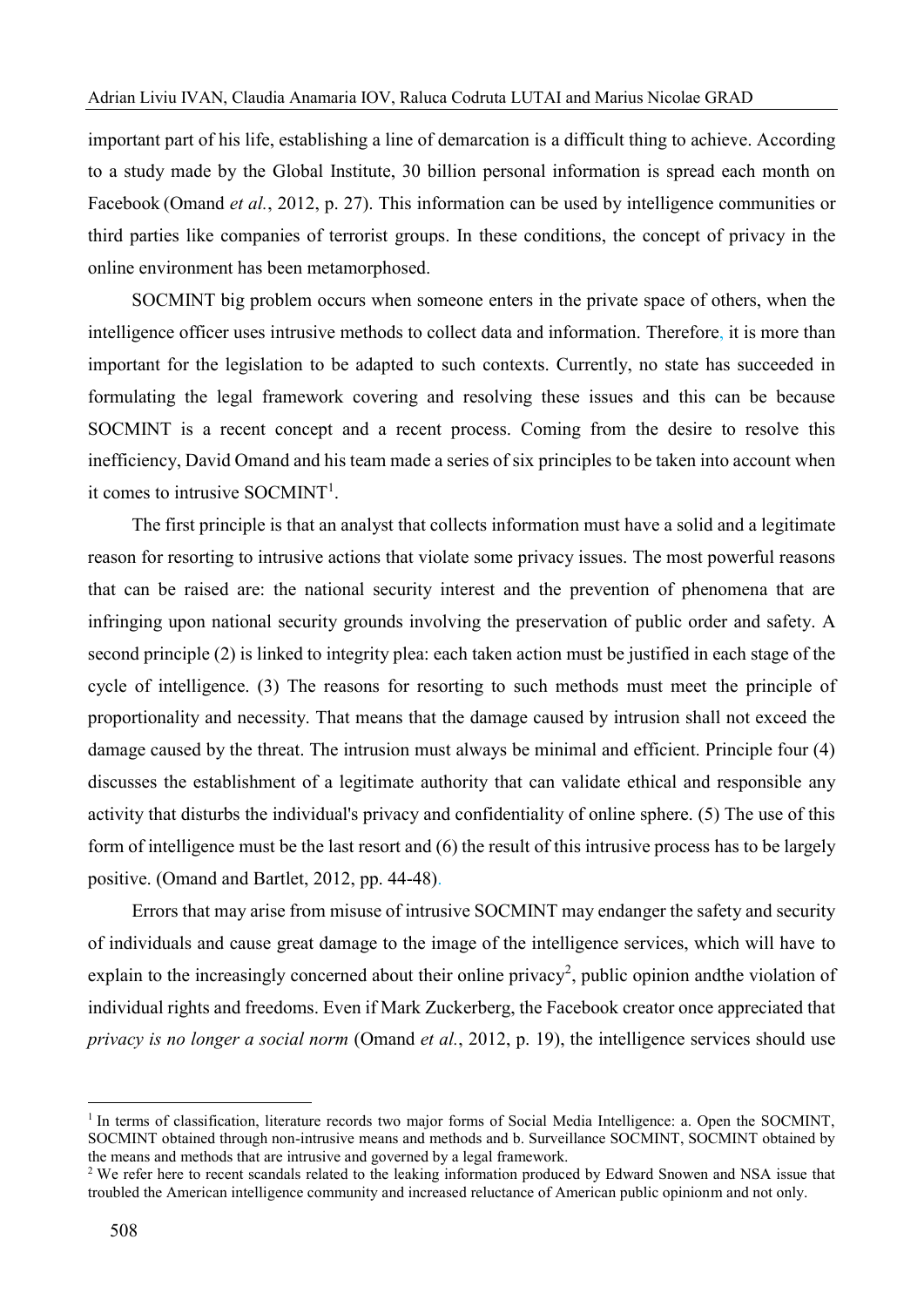social media information in understanding the distinction between public and private space, in accordance with individual rights and freedoms and the principles of proportionality and necessity.

In this context, it is necessary to create a legal and ethical framework that can manage and clarify every aspect of using information that comes from social media.

### **Conclusions**

Theorised by Sir David Omand, immediately after the London Riots from 2011, SOCMINT or Social Media Intelligence is a process where by identifying, collecting, corroborating data and information form social media, the analyst can produce relevant intelligence for national security.

SOCMINT is both an opportunity and a challenge for the intelligence community that needs to manage information in the context of increasingly intense expression of the individual in the online environment.

The advantages of using SOCMINT are related to the low cost of the operation, large range of available information, and the speed with which they can be accessed and collected. SOCMINT is not life threatening but may endanger the integrity and confidence of the intelligence services when we are talking about intrusive forms of collection and analysis.

On the one hand, the postmodern individual is more open to expose personal data online, but on the other hand, is extremely concerned about the degree of privacy and confidentiality that we offer online. It is, along with the errors that may occur due to too high quantity of information that the analyst is exposed, the biggest disadvantage of SOCMINT. This disadvantage can be eliminated by establishing principles and a legal framework that clearly regulate activities that concerns aspects of privacy and confidentiality.

Intelligence communities need to adapt to the way people create and share information, and in this context, social media provides the opportunity and the challenge to be one step ahead of the problem. Intelligence communities need to understand the benefits of the information provided by this INT and to learn and use it at its true value.

The future of SOCMINT is linked to the individual who mainly put more and more elements of his offline life in an online environment. Jamie Bartlett (Leavey, 2013) supports this last idea, saying that in 10-15 years every government department will have its own social media analysis centre.